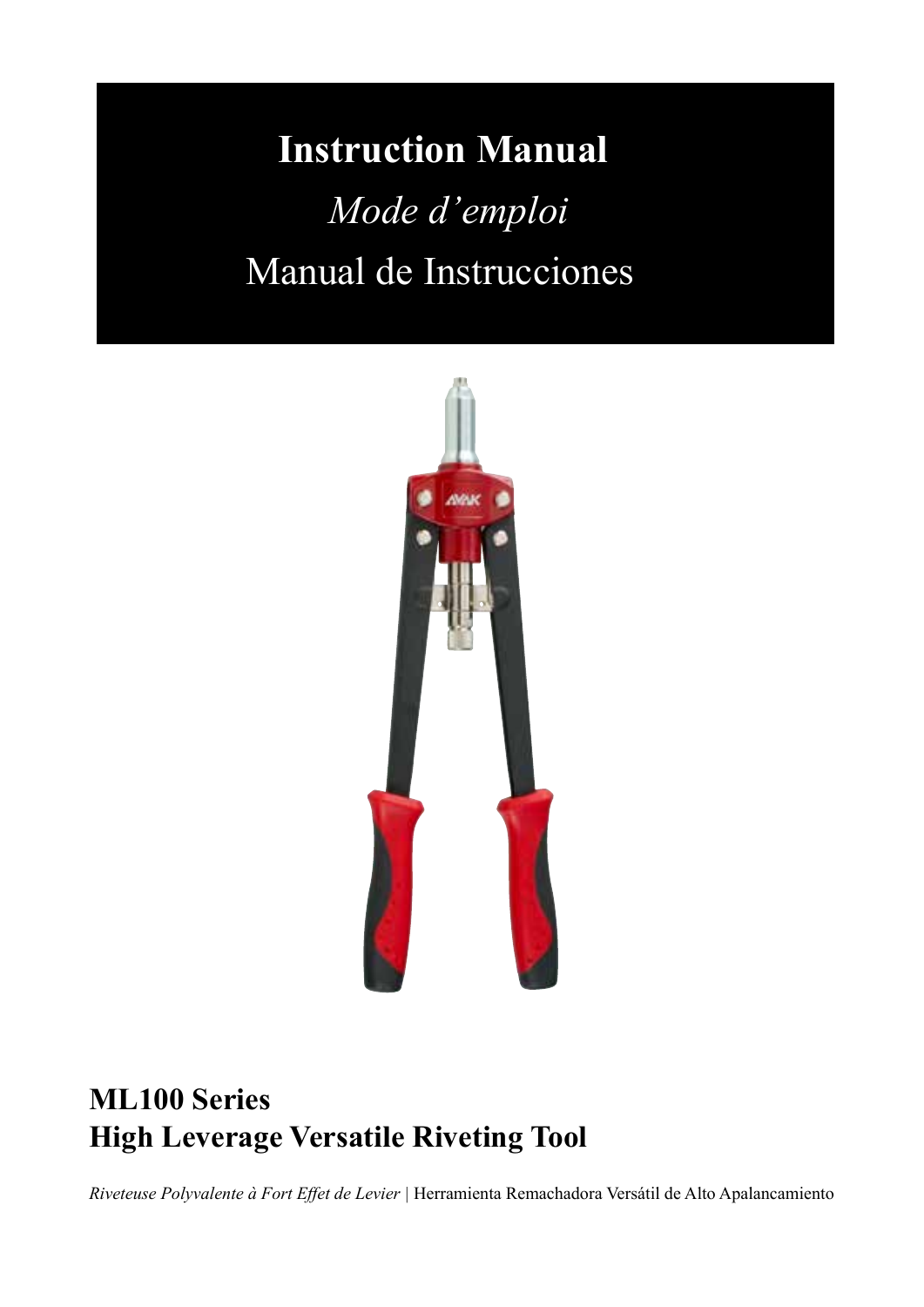# **MODEL GUIDE & CAPACITIES** *GUIDE DE MODÈLE & CAPACITÉS* **GUIA DE MODELOS Y CAPACIDADES**

|                | <b>Rivet</b><br>Rivet<br>Remache   | <b>Rivet Nut</b><br>Écrou à sertir<br>Tuerca Remachable | <b>Rivet Stud</b><br>Goujons à sertir<br>Perno Remachable |  |
|----------------|------------------------------------|---------------------------------------------------------|-----------------------------------------------------------|--|
| <b>ML100 R</b> |                                    |                                                         |                                                           |  |
| 101-ML100      | $3/32 - 3/16$<br>$2.4 - 5.0$       | <b>Optional/</b> Optionnel/<br>Opcional                 | <b>Optional/</b> Optionnel/<br>Opcional                   |  |
| <b>ML100 N</b> |                                    |                                                         |                                                           |  |
| 101-ML101-S    | <b>Optional</b> / <i>Optionnel</i> | #8-5/16 "(SAE UNC)                                      | <b>Optional/</b> Optionnel/                               |  |
| 101-ML101-M    | Opcional                           | $M4-M8$ (ISO)                                           | Opcional                                                  |  |
| ML100 Duo      |                                    |                                                         |                                                           |  |
| 101-ML102-S    | $3/32 - 3/16$                      | #8-5/16" (SAE UNC)                                      | <b>Optional</b> Optionnel                                 |  |
| 101-ML102-M    | $2.4 - 5.0$                        | $M4-M8$ (ISO)                                           | Opcional                                                  |  |
| ML100 Trio     |                                    |                                                         |                                                           |  |
| 101-ML103-S    | $3/32 - 3/16$                      | #8-5/16" (SAE UNC)                                      | #8-5/16" (SAE UNC)                                        |  |
| 101-ML103-M    | $2.4 - 5.0$                        | $M4-M8$ (ISO)                                           | $M4-M8$ (ISO)                                             |  |
|                |                                    |                                                         |                                                           |  |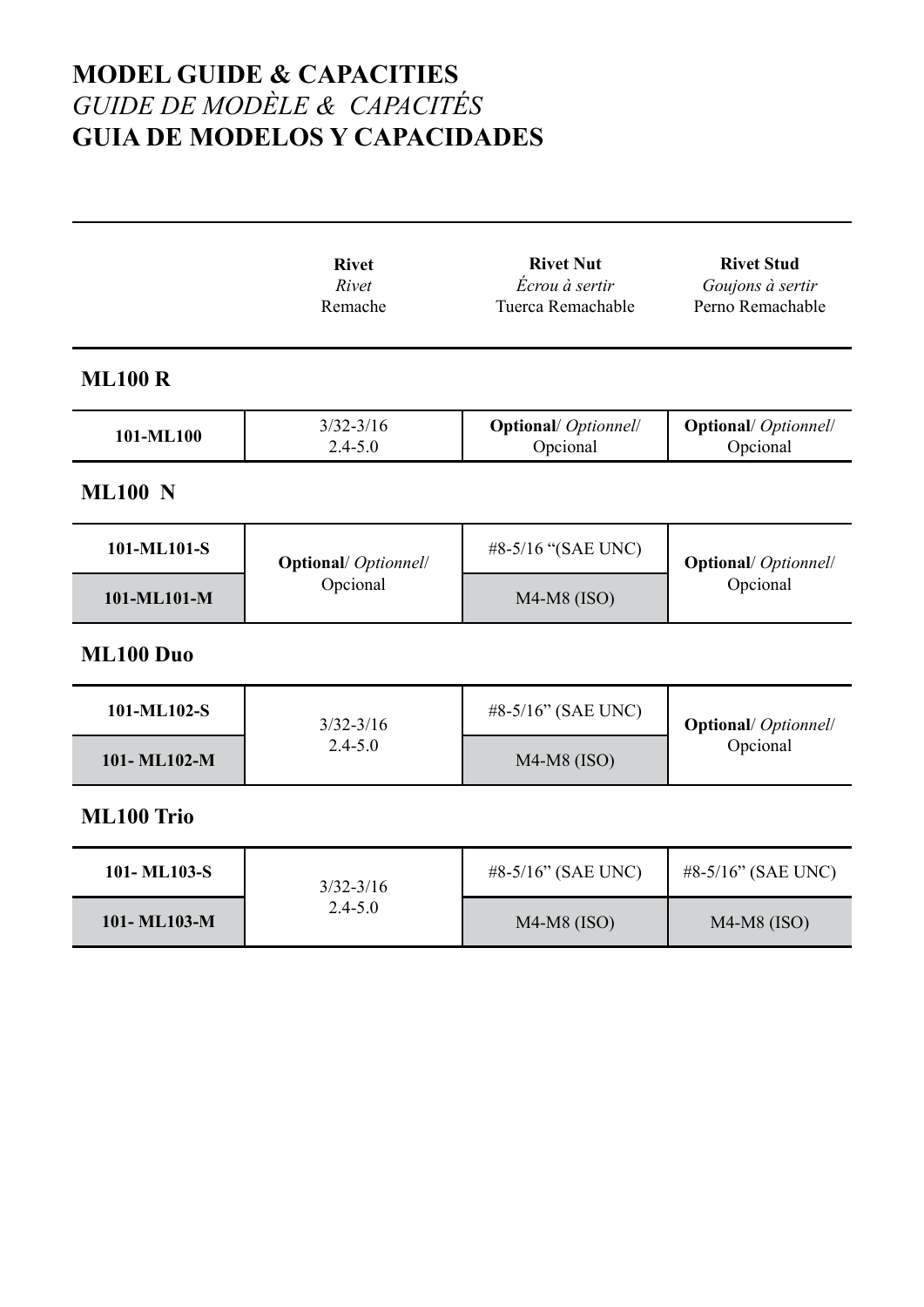# **ACCESSORIES** / *ACCESSOIRES* / ACCESORIOS

| <b>ADD-ON KITS / ADD-ON KITS / JUEGOS ADICIONALES</b>                                           |                                   |                                 |                                             |
|-------------------------------------------------------------------------------------------------|-----------------------------------|---------------------------------|---------------------------------------------|
|                                                                                                 | <b>STANDARD</b><br>Norme<br>Norma | <b>SIZE</b><br>Taille<br>Tamaño | PART NO.<br>Numéro de pièce<br>No. de parte |
| <b>Rivet Function Kit</b><br>Ensemble de fonction de rivet<br>Juego para Colocación de Remaches | N/A                               | $3/32$ "-3/16"<br>$2.4 - 5.0$   | $10X-002J$                                  |
| <b>Rivet Nuts Function Kit</b><br>Ensemble de fonction des écrous à                             | <b>ISO</b><br>261Coarse           | M4–M8                           | $10X-131M$                                  |
| sertir<br>Juego para colocación de Tuercas<br>Remachadles                                       | <b>SAE UNC</b>                    | $#8 - 5/16"$                    | 10X-132S                                    |
| <b>Rivet Stud Function Kit</b><br>Ensemble de fonction des goujons à                            | <b>ISO</b><br>261 Coarse          | $M4-M8$                         | $10X-151M$                                  |
| sertir<br>Juego para Colocación de Pernos<br>Remachables (Espárragos)                           | <b>SAE UNC</b>                    | $#8 - 5/16"$                    | $10X-151S$                                  |

| <b>MANDREL EXPANSION SET</b><br>Ensemble De Expansion De Mandrin<br>Juego De Expansión De Mandril |                                   |                                 |                                             |  |
|---------------------------------------------------------------------------------------------------|-----------------------------------|---------------------------------|---------------------------------------------|--|
|                                                                                                   | <b>STANDARD</b><br>Norme<br>Norma | <b>SIZE</b><br>Taille<br>Tamaño | PART NO.<br>Numéro de pièce<br>No. de parte |  |
| <b>Rivet Nuts Mandrel Expansion Set</b><br>Ensemble de l'expansion de mandrin                     | <b>ISO</b><br>261 Coarse          | $M4-M8$                         | $10M-131M$                                  |  |
| d'écrous à sertir<br>Juego de Expansión de Mandril para                                           | <b>SAE UNC</b>                    | $#8 - 5/16"$                    | 10M-131S                                    |  |
| Tuercas Remachables                                                                               | <b>SAE UNF</b>                    | $\#10 - 1/4$ "                  | 10M-130SF                                   |  |
| <b>Rivet Stud Mandrel Expansion Set</b><br>Ensemble de l'expansion de mandrin                     | <b>ISO</b><br>261Coarse           | $M4-M8$                         | $10M-151M$                                  |  |
| des goujons à sertir<br>Juego de Expansión de Mandril para<br>Pernos Remachables                  | <b>SAE UNC</b>                    | $\#8 - 5/16"$                   | $10M-151S$                                  |  |

**• SAE and Metric mandrels are not interchangeable.**  *Les SAE et les métriques des mandrins ne sont pas interchangeables.* Los mandriles SAE y métricos no son intercambiables.

• **Nosepieces of corresponding sizes are shared between SAE and Metric mandrels for both rivet nut and rivet stud.** 

*Les embouts nasaux de tailles correspondantes sont partagés entre les SAE et les métriques des mandrins pour les écrous à sertir et les goujons à sertir.*

Las puntas del tamaño correspondiente se utilizan con mandriles SAE y métricos para las tuercas remachables y los pernos remachables.

• **Please contact your local dealers or visit www.ridgegatetools.com for more details.**  *Veuillez contacter vos revendeurs locaux ou visitez www.ridgegatetools.com pour plus de détails.* Por favor consulte a su proveedor local o visite el sitio web www.ridgegatetools.com para obtener mayor información.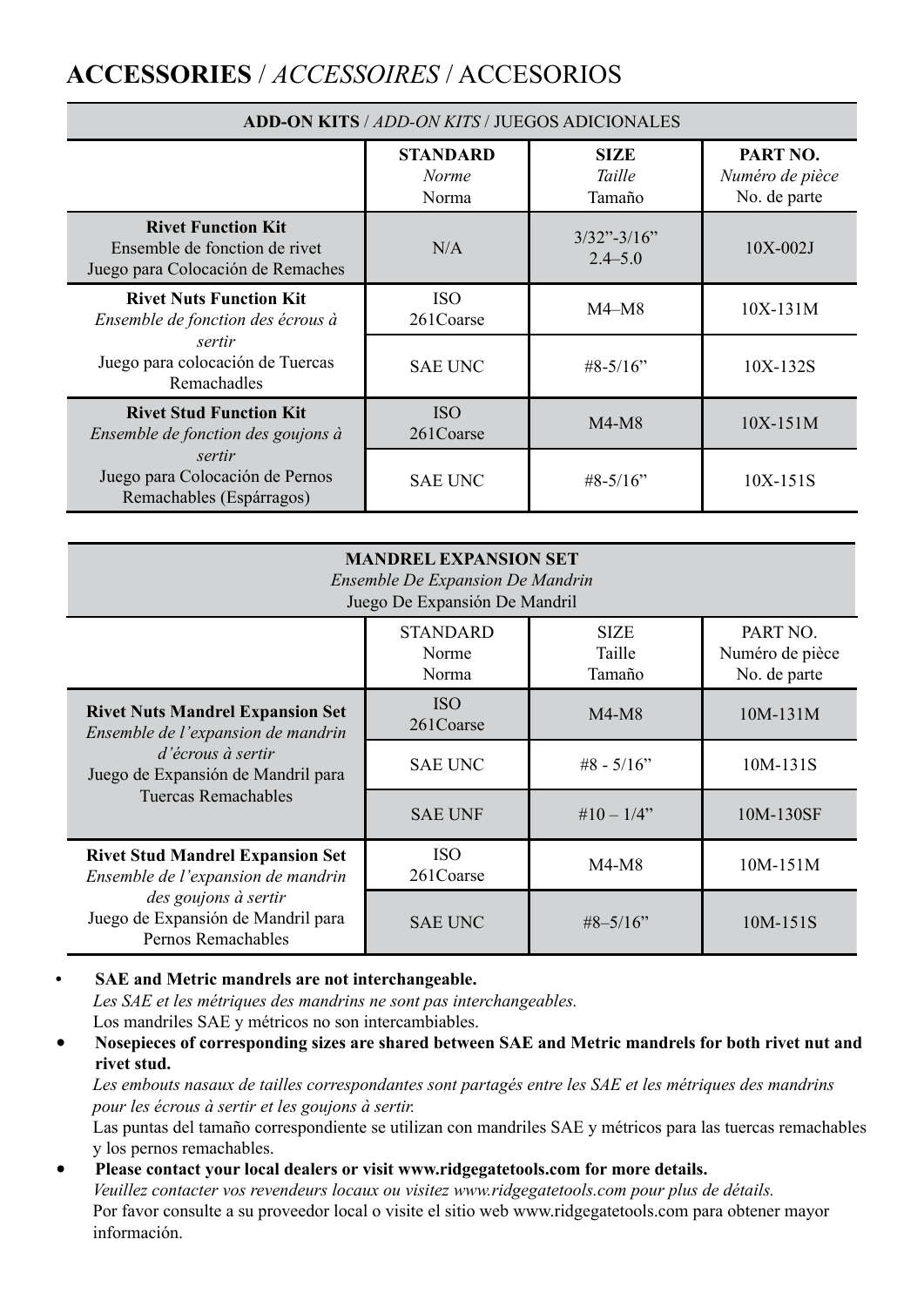# **DESCRIPTION**

AVAK ML100 series tools are versatile riveting tool capable of 3 functions. Featuring QuickSwitch, ML100 tools allow rapid functional change with 3-steps disassembly and 3-steps assembly. ML100 tools have all metal construction for long-lasting durability and extended handles for extra leverage and effortless riveting. The extended head design permit riveting in hard to reach places with ease. ML100 tools are capable fastening both metric and SAE rivet nuts and rivet studs with corresponding accessories.

# **SAFETY INFORMATION**

# **ACAUTION**

Read instructions carefully before operating riveter and save them for future reference.

### AWARNING

- Keep out of reach of children.
- Wear safety glasses when operating tool.
- Watch out for potential hazards such as electrical wires.
- Do not over reach so as to cause loss of balance or loss of secure footing.

# **INSTALLATION/OPERATION**

#### **Fastening Rivet:**



*Figure 1: Installing accessories for fastening rivet*

- Select nosepiece for the size of blind rivets to be used.
- Install the accessories as illustrated in Figure 1 with the handles closed. Secure the accessories with correct rotation as indicated below each of the accessories.
- Insert rivet into tool with the handles open. You may also install the rivet into the work piece first
- Position the tool for operation.
- Squeeze the handles. Multiple strokes may be required for longer rivets.
- When handles are released rivet stem will be automatically released. Discard/recycle the rivet stem.

#### **Fastening Rivet Nuts or Rivet Studs:**









**Figure 3: Rivet Nut Mandrel Figure 4: Rivet Stud Mandrel**

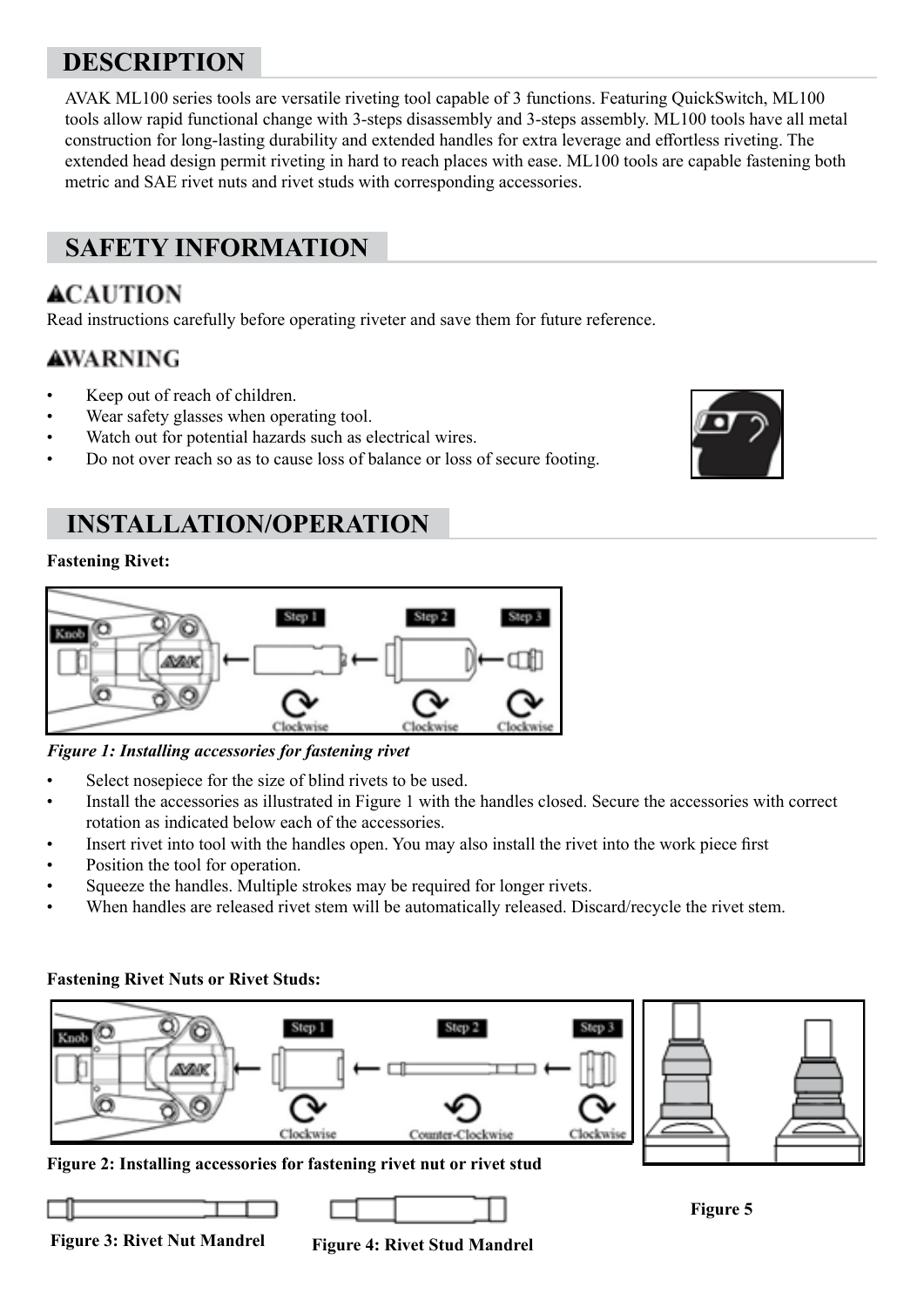- 1. Select correct mandrel for the size of rivet nuts or rivet studs to be used. Please see Figure 3 and Figure 4 for examples of the rivet nut mandrels and rivet stud mandrels.
- 2. Install the accessories as illustrated in Figure 2. Secure the accessories with correct rotation as indicated below each of the accessories. Hold the knob when securing the mandrel.
- 3. Open handles to a comfortable distance, and screw rivet nut/rivet stud into the mandrel. Adjust the fixing screw if necessary. (Figure 5)
- 4. Position the rivet nut/rivet stud into the work piece.
- 5. Squeeze the handles.
- 6. Screw out the mandrel from the rivet nut/rivet stud by rotating the knob.

### **MAINTENANCE**

After extensive use, jaws and mandrels cleaning or replacement might be required to obtain maximum performance. Please follow the instructions below for cleaning or replacement.

#### **Jaws Cleaning / Replacement**



- 1. Remove the nose case [1].
- 2. Remove the jaw case [2] from the tool by using the wrench provided by loosening at the wrench point.
- 3. Disassemble the jaw case [2] with flat screw driver by loosening the lock nut [6] and remove the spring [5], jaw pusher [4] and the jaws [3]. Take care during the removal as the jaw casing is spring loaded.
- 4. Clean and inspect the jaw pusher [4] and the jaws [3] for any damage and replace as necessary. Lubricate the jaws [3] with oil.
- 5. Reinsert the jaws [3] followed by jaw pusher [4] and spring [5] into the jaw case and secure the lock nut [6] deep into the jaw case and leaving about ¾" (1cm) of thread available for the jaw case to be secured onto the tool.
- 6. Secure the nose case [1]

#### **Mandrel Cleaning / Replacement**





Threads

• Inspect and clean the threads as indicated above. Please replace the mandrels if the threads are worn out and rivet nuts or rivet studs could not be properly secured on the mandrels.

# **TROUBLESHOOTING CHART**

| Symptom(s)                                                                                                                                              | <b>Possible Cause(s)</b>                                | <b>Corrective Action(s)</b>                                            |  |
|---------------------------------------------------------------------------------------------------------------------------------------------------------|---------------------------------------------------------|------------------------------------------------------------------------|--|
| Rivet cannot be inserted                                                                                                                                | 1. Wrong nose piece is used.<br>2. Handles are not open | 1. Choose the correct nosepiece.<br>2. Open handles then insert rivet. |  |
| Too many strokes are needed<br>to set rivet                                                                                                             | 1. Wrong nosepiece is used.                             | 1. Choose the correct nosepiece.                                       |  |
| Rivet stem did not come out.                                                                                                                            | 1. Handle is not opened.                                | 1. Open handles.                                                       |  |
| Requires too many strokes to<br>set rivet nuts.                                                                                                         | 1. Fixing screw nut is not adjusted properly.           | 1. Adjust fixing screw nut.                                            |  |
| Rivet nuts or rivet studs<br>1. Mandrel from different standard is used.<br>could not be secure onto the<br>2. Worn out threads on mandrel.<br>mandrels |                                                         | 1. Choose correct mandrel.<br>2. Replace mandrels                      |  |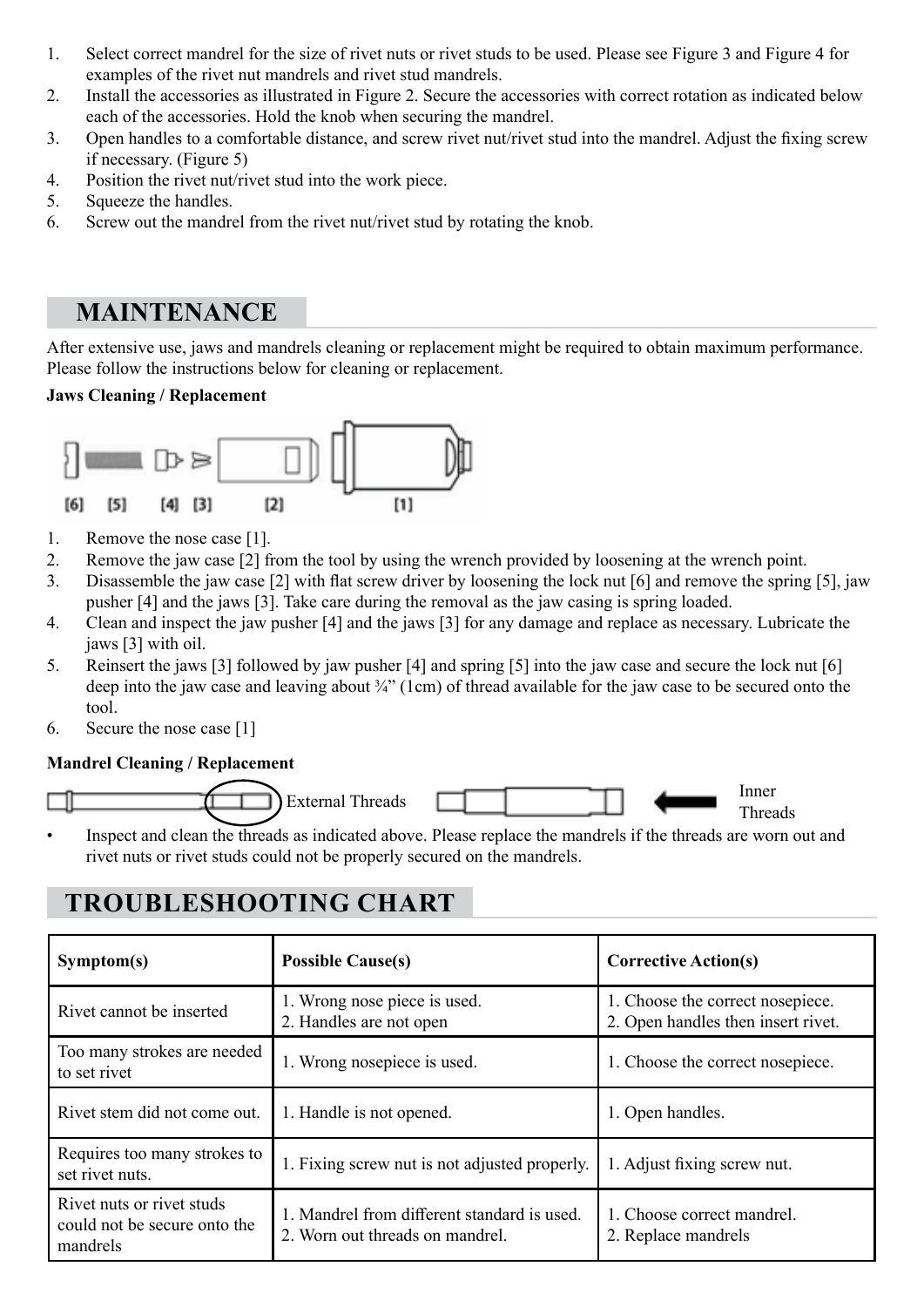## **WARRANTY**

#### TWO YEARS LIMITED WARRANTY

RidgeGate Tools & Technologies Inc. makes every effort to ensure that our products meet high quality and durability standards and warrants to the original purchaser with a proof of purchase that eligible products are free from defects in material and workmanship for two years from the date of purchase. This warranty does not cover products or parts that are improperly used, abused or altered. This warranty does not cover normal wear-and-tear and replacement parts such as jaws and mandrels. Deficient products will be replaced or repaired. Please contact your local dealers or contact us directly.

Telephone

US/Canada Outside US/Canada

Toll-Free (US/Canada) 1.866.97.RIDGE (74343)<br>Outside US/Canada +1-604-888-7709

Email support@ridgegatetools.com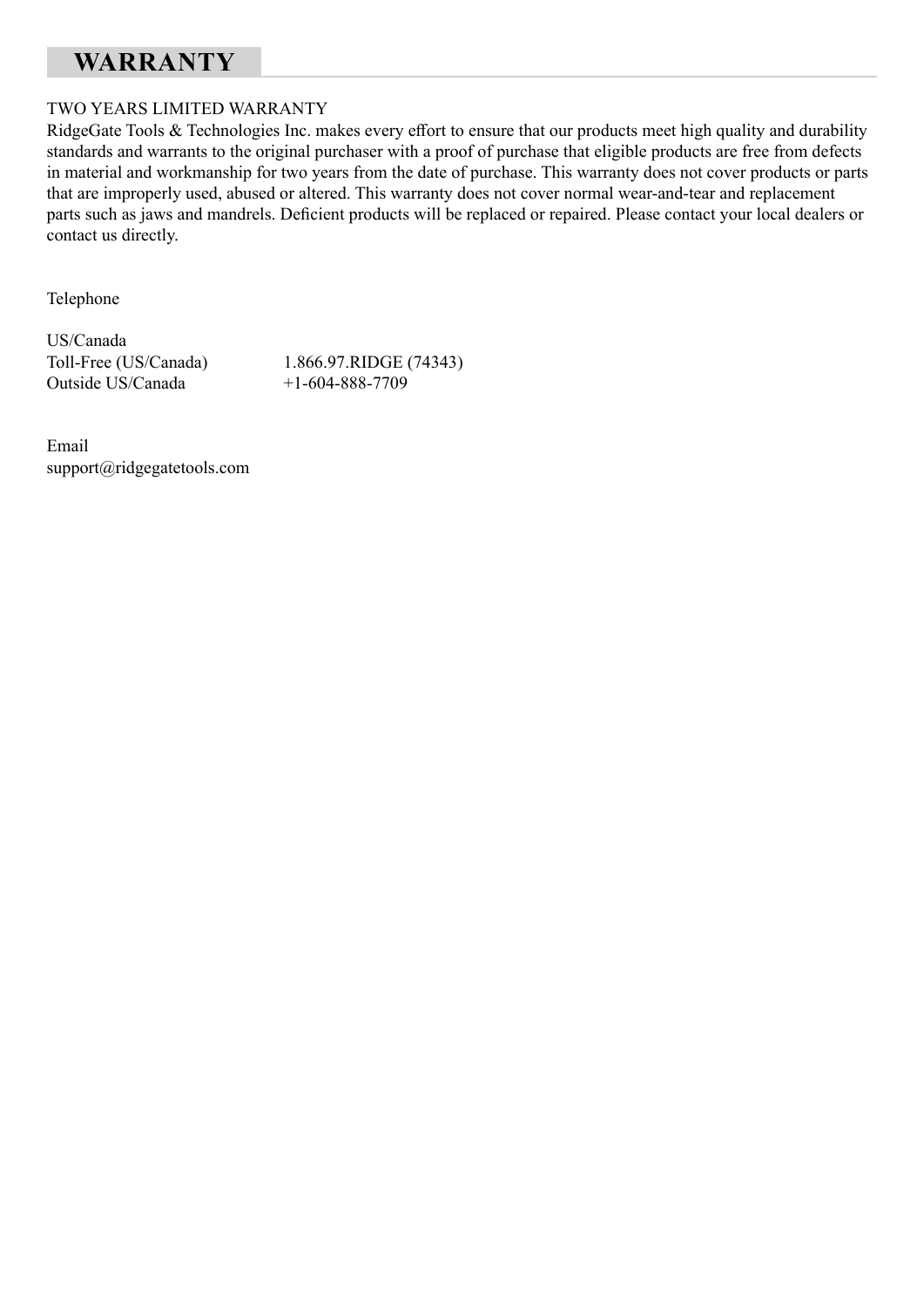# **DESCRIPTION**

La série d'outil de rivetage polyvalent AVAK ML100 a trois (3) fonctions. Mettant en vedette QuickSwitch, les outils ML100 permettent un changement fonctionnel rapide avec 3 étapes de démontage et 3 étapes de montage. Les outils ML100 sont tous construits en métal pour une longue durabilité et des poignées prolongées pour l'effet de levier supplémentaire et de rivetage sans effort. La conception de la tête prolongée permet du rivetage dans des endroits dur à atteindre en toute simplicité. Les outils ML100 sont capables de fixer des écrous et des goujons à sertir métriques et SAE avec leurs accessoires.

# **CONSIGNES DE SÉCURITÉ**

### **AMISE EN GARDE**

Lire attentivement les instructions avant d'utiliser la riveteuse et conservez-les pour référence ultérieure.

### **AAVERTISSEMENT**

- Tenir hors de portée des enfants.
- Porter toujours des lunettes de sécurité lorsque vous utilisez l'outil.
- Méfiez-vous des dangers potentiels, tels que des fils électriques.
- N'essayez pas d'utiliser cet outil en vous penchant trop loin en avant au risqué de perdre l'équilibre.

# **INSTRUCTION D'OPÉRATION**

#### **La Fixation de Rivet :**



#### *Figure 1: Installation des accessoires pour le rivet de fixation*

- 1. Sélectionnez l'embout nasal pour la taille des rivets aveugles à utiliser.
- 2. Installez les accessoires tels qu'illustré dans la Figure 1 avec les poignées fermées. Fixer les accessoires avec la rotation appropriée comme indiqué sous chacune de ces accessoires.
- 3. Retirez et remplacez la tourelle avec une clé.
- 4. Insérez le rivet dans l'outil avec les poignées ouvertes. Vous pouvez également installer le rivet dans la pièce de travail tout d'abord
- 5. Positionnez l'outil pour le fonctionnement.
- 6. Serrez fermement les poignées. Plusieurs coups peuvent être nécessaires pour des rivets plus longs.
- 7. Lorsque les poignées sont libérées, la tige de rivet sort automatiquement. Jetez ou recyclez la tige du rivet.

#### **La Fixation des Écrous à Sertir et des Goujons à Sertir:**





**Figure 3: Mandrin des écrous à sertir Figure 4: Mandrin des goujons à sertir**

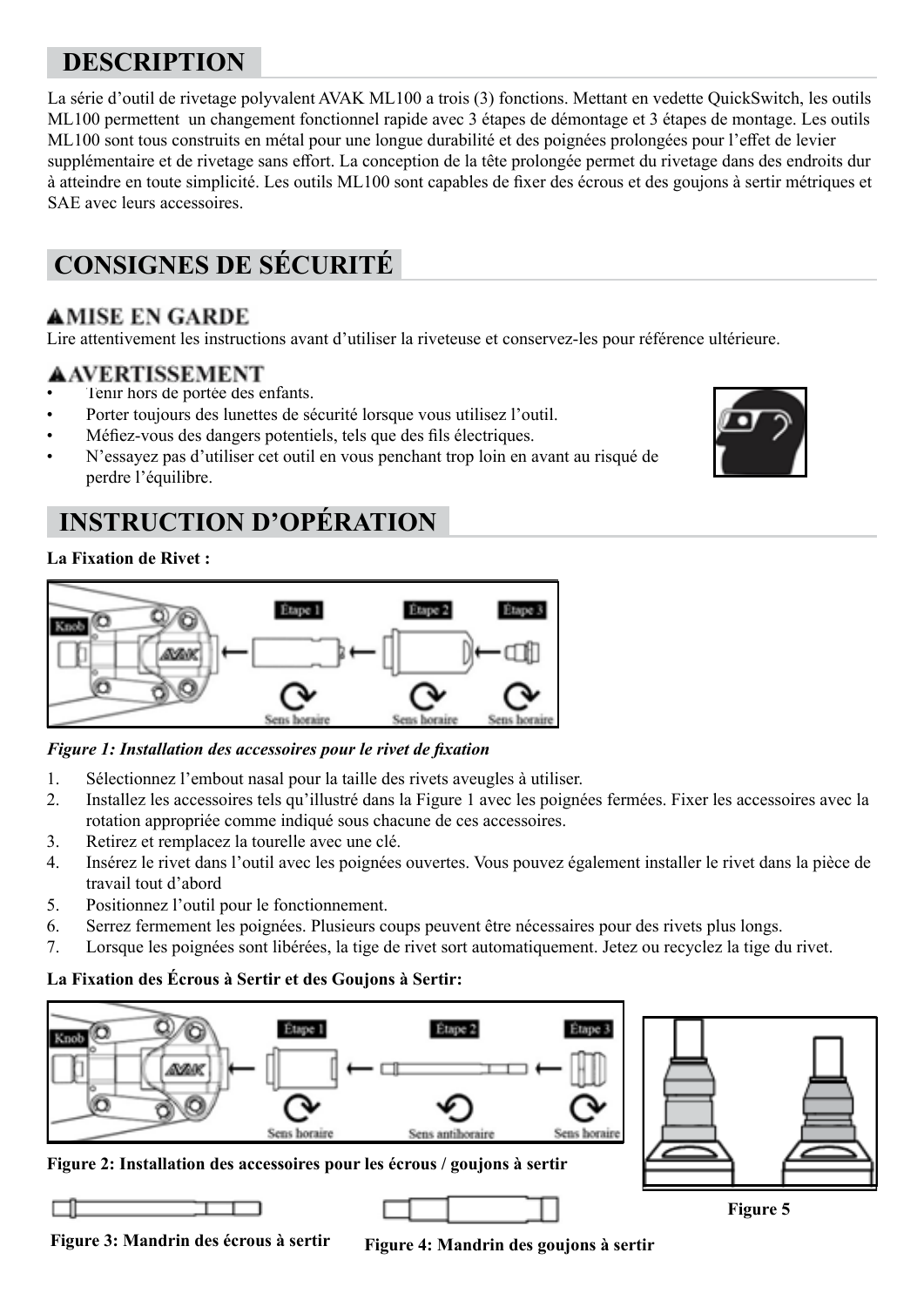- 1. Sélectionnez le mandrin approprié pour la taille d'écrou ou de goujon à sertir à utiliser. Veuillez voir Figure 3 et Figure 4 pour les exemples des mandrins des écrous à sertir et des mandrins des goujons à sertir.
- 2. Installez les accessoires, comme illustré dans la Figure 2. Fixez les accessoires avec la rotation appropriée comme indiqué sous chacune des accessoires. Serrez la poignée lorsque vous sécurisez le mandrin.
- 3. Ouvrez les poignées à une distance confortable, puis visser l'écrou / le goujon à sertir dans le mandrin. Ajustez la vis de fixation pour une fixation optimale de distance. (Figure 5)
- 4. Positionnez l'écrou /le goujon à sertir dans la pièce de travail.
- 5. Serrez fermement les poignées.
- 6. Dévissez le mandrin de l'écrou/ le goujon à sertir en tournant le bouton.

### **MAINTIEN**

Après un usage intensif, un nettoyage ou remplacement des mâchoires et des mandarins pourrait être requis afin d'obtenir un meilleur rendement. Veuillez suivre les instructions ci-dessous pour le nettoyage ou le remplacement :

#### **Nettoyage ou remplacement des mâchoires**



- 1. Retirez le porte-embout [1].
- 2. Retirez le porte-mâchoire [2] de l'outil à l'aide de la clé fournie en desserrant le point clé.<br>3. Démontez le porte-mâchoire [2] avec un tournevis plat en desserrant l'écrou de blocage [6]
- 3. Démontez le porte-mâchoire [2] avec un tournevis plat en desserrant l'écrou de blocage [6] et retirez le ressort [5], le poussoir [4] et la mâchoire [3]. Faites attention lors du retrait car le boîtier de la mâchoire est à ressort.
- 4. Nettoyez et inspectez le poussoir la mâchoire [4] et les mâchoires [3] pour tout dommage et remplacez si nécessaire. Lubrifiez la mâchoire [3] avec de l'huile.
- 5. Remettez la mâchoire [3], suivis par le poussoir [4] de la mâchoire et du ressort [5] dans le porte-mâchoire et fixez l'écrou de blocage [6] profondément dans le porte-mâchoire et en laissant environ ¾" (1 cm) de fils disponibles pour le porte-mâchoire afin d'être fixé sur l'outil.
- 6. Fixez le porte-embout [1]

#### **Nettoyage ou remplacement des mandrins**



Internes

• Inspectez et nettoyez les filetages comme indiqué ci-dessus. Veuillez remplacer les mandrins si les filetages sont usés et si les écrous à sertir ou les goujons à sertir ne peuvent pas être correctement sécurisées sur les mandrins.

# **TABLEAU DE DÉPANNAGE**

| Symptôme(s)                                                                                                                                                      | Cause(s) possible(s)                                                              | <b>Corrective Action(s)</b>                                                              |  |
|------------------------------------------------------------------------------------------------------------------------------------------------------------------|-----------------------------------------------------------------------------------|------------------------------------------------------------------------------------------|--|
| Rivet ne peut pas être inséré                                                                                                                                    | 1. Mauvaise utilisation de l'embout nasal<br>2. Les poignées ne sont pas ouvertes | 1. Choisir l'embout nasal approprié)<br>2. Ouvrez les poignées, puis insérez<br>le rivet |  |
| Trop de coups sont néces-<br>saires pour fixer le rivet                                                                                                          | 1. Mauvaise utilisation de l'embout nasal                                         | 1. Choisir l'embout nasal approprié                                                      |  |
| La tige du rivet n'est pas<br>sortie.                                                                                                                            | 1. La poignée n'est pas ouverte                                                   | 1. Ouvrez les poignées                                                                   |  |
| Exige trop de coups pour<br>serrer les écrous à sertir                                                                                                           | 1. La vis de l'écrou de fixation n'est pas<br>correctement ajustée                | 1. Ajustez la vis de l'écrou de fixation                                                 |  |
| 1. Mandrins de différentes normes sont<br>L'écrou/goujon à sertir ne<br>utilisés<br>pas être sécurisés dans les<br>2. Les fils du mandrin sont usés<br>mandarins |                                                                                   | 1. Choisissez le mandrin approprié<br>2. Remplacez les mandrins                          |  |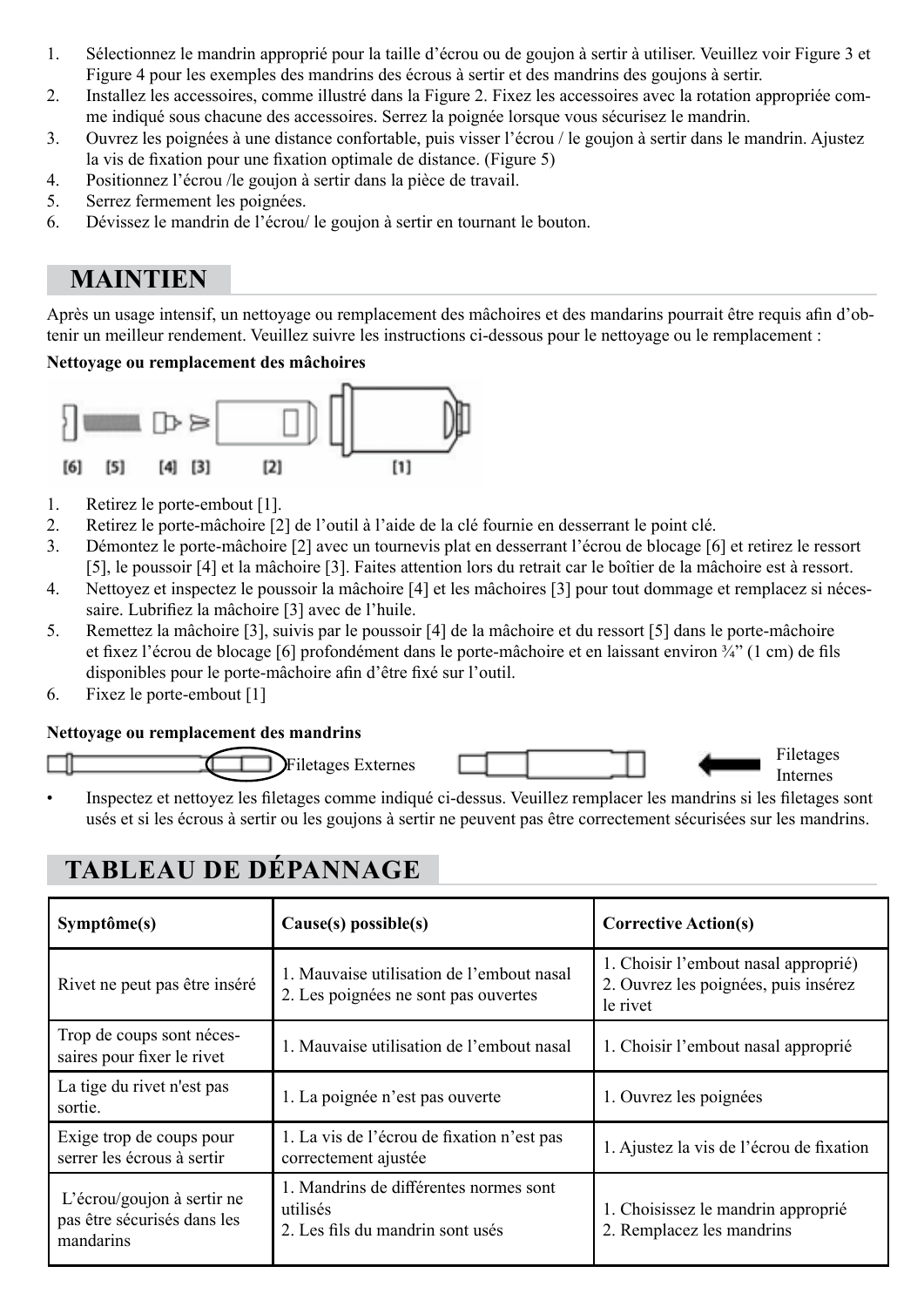# **GARANTIE**

#### GARANTIE LIMITÉE DE DEUX ANS

RidgeGate Tools & Technologies Inc. fait tous les efforts afin de s'assurer que nos produits répondent aux normes de qualité et de durabilité. Cette garantie limitée n'est valide que pour l'acheteur original avec la preuve d'achat dont les produits éligible sont contre tout défaut matériel ou vice de fabrication pendant deux ans à compter de la date d'achat. La garantie présente ne couvre pas les dommages causés par une utilisation abusifs ou inappropriée ou les modifications du produit. La garantie présente ne couvre pas l'usure normale ou bris ou des pièces de rechanges tels que les mâchoires et les mandrins. Les produits défectueux seront remplacés ou réparés. S'il vous plaît contactez votre revendeur local ou contactez-nous directement.

Téléphone

US/Canada

Sans frais (Canada/US) 1.866.97.RIDGE (74343)<br>Hors du Canada/US +1-604-888-7709  $+1-604-888-7709$ 

Email support@ridgegatetools.com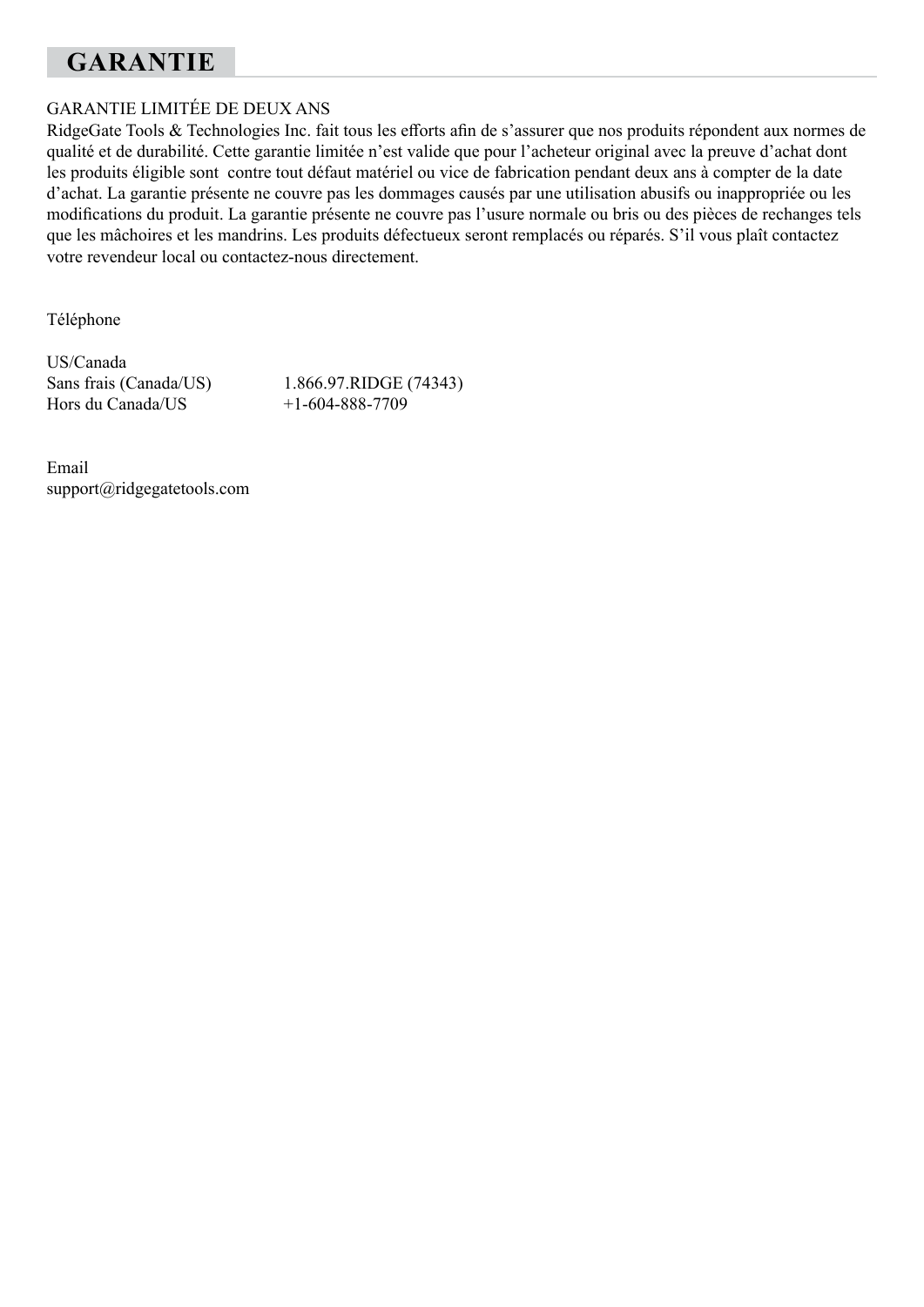# **DESCRIPCION**

Las herramientas AVAK serie ML100 son herramientas remachadoras versátiles de 3 funciones. Gracias a la tecnología QuickSwitch, las herramientas ML100 permiten realizar cambios rápidos en su funcionamiento y tienen un proceso de ensamblaje y desensamblaje de 3 pasos. Las herramientas ML100 están fabricadas totalmente de metal para ofrecer una mayor durabilidad y cuentan con mangos alargados para proveer un apalancamiento adicional y una operación de remachado sin esfuerzo. La cabeza de diseño alargado permite colocar remaches en áreas de difícil alcance. Las herramientas ML100 permiten colocar tuercas remachables y pernos remachables métricos y SAE mediante el uso de los accesorios correspondientes.

# **INFORMACION DE SEGURIDAD**

#### **APRECAUCIÓN**

Lea cuidadosamente las instrucciones antes de operar la remachadora y consérvelas para consultarlas a futuro.

#### **AADVERTENCIA**

- Conserve fuera del alcance de los niños.
- Utilice gafas de seguridad al operar la herramienta.
- Tenga cuidado con los posibles riesgos, tales como cables eléctricos.
- Evite estirarse demasiado de manera que pierda el equilibrio o la estabilidad



## **INSTALACION / OPERACION**

#### **Colocación de Remaches:**



*Figura 1: Instalación de accesorios para colocar remaches*

- 1. Seleccione la punta dependiendo del tamaño de los remaches ciegos que serán utilizados.
- 2. Instale los accesorios según se ilustra en la Figura 1. Fije los accesorios aplicando una rotación correcta según la ilustración que aparece debajo de cada accesorio.
- 3. Retire y reemplace la punta con una llave.
- 4. Inserte el remache en la herramienta sosteniendo los mangos en posición abierta. También es posible instalar primero el remache en la pieza de trabajo.
- 5. Posicione la herramienta para su operación.
- 6. Apriete los mangos. Es posible que sea necesario accionar la herramienta varias veces al colocar remaches más largos.
- 7. Al soltar los mangos se liberará automáticamente el vástago del remache. Deseche/recicle el vástago del remache.

#### **Colocación de Tuercas Remachables o Pernos Remachables:**



**Figura 2: Instalación de accesorios para colocar tuercas/pernos remachables** 



**Figura 3: Mandril de Tuerca Remachable Figura 4: Mandril de Perno Remachable**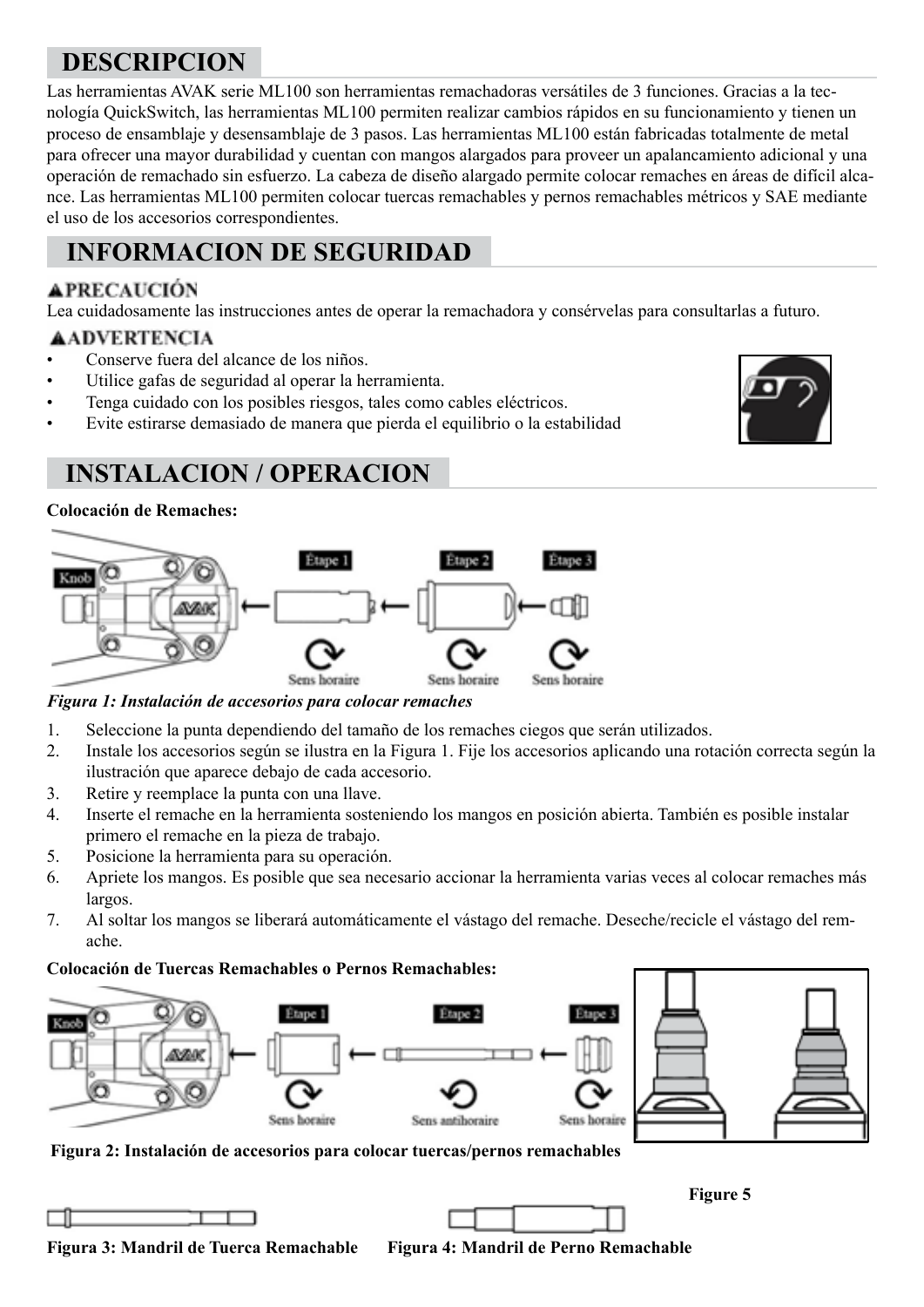- 1. Seleccione el mandril correcto dependiendo del tamaño de las tuercas remachables o los pernos remachables que serán utilizados. Consulte la Figura 3 y la Figura 4 para ver ejemplos de mandriles para tuercas remachables y mandriles para pernos remachables.
- 2. Instale los accesorios según se ilustra en la Figura 2. Fije los accesorios aplicando una rotación correcta según la ilustración que aparece debajo de cada accesorio. Sostenga la perilla al fijar el mandril.
- 3. Abra los mangos a una distancia cómoda y enrosque la tuerca/el perno remachable en el mandril. Ajuste el tornillo de sujeción para obtener la distancia óptima. (Figura 5)
- 4. Coloque la tuerca remachable o el perno remachable en la pieza de trabajo.
- 5. Apriete los mangos.
- 6. Desenrosque el mandril de la tuerca remachable o del perno remachable girando la perilla.

### **MANTENIMIENTO**

Después de un uso prolongado, es posible que sea necesario limpiar o reemplazar las mordazas y los mandriles para obtener un máximo desempeño. Por favor siga las instrucciones que aparecen a continuación para limpiar o reemplazar las mordazas y los mandriles.

#### **Limpieza / Reemplazo de Mordazas**



- 1. Retire la cubierta de la punta [1].
- 2. Reitre la cubierta de la mordaza [2] utilizando la llave provista y aflojando la cubierta en el punto de giro.
- 3. Desensamble la cubierta de la mordaza [2] con un destornillador plano aflojando la tuerca de fijación [6] y retire el resorte [5], el impulsor de mordaza [4] y las mordazas [3]. Tenga cuidado al remover los componentes, ya que la cubierta de la mordaza está accionada por resorte.
- 4. Limpie e inspeccione el impulsor de mordaza [4] y las mordazas [3] para determinar si presentan daños y reemplácelos según sea necesario. Lubrique las mordazas [3] con aceite.
- 5. Reinserte las mordazas [3] seguidas del impulsor de mordaza [4] y el resorte [5] en la cubierta de la mordaza y asegure la tuerca de fijación [6] en la cubierta de la mordaza dejando aproximadamente ¾" (1cm) de rosca libre para fijar la cubierta de la mordaza a la herramienta.
- 6. Fije la cubierta de la punta [1].

#### **Limpieza / Reemplazo de Mandriles**





Internas

• Inspeccione y limpie las roscas según se indica con anterioridad. Reemplace los mandriles si las roscas están desgastadas y no es posible fijar adecuadamente las tuercas remachables o los pernos remachables a los mandriles.

# **TABLA DE SOLUCION DE PROBLEMAS**

| Sintoma(s)                                                                      | Posible(s) Causa(s)                                                    | Acción(es) Correctiva(s)                                                     |  |
|---------------------------------------------------------------------------------|------------------------------------------------------------------------|------------------------------------------------------------------------------|--|
| No es posible insertar el<br>remache                                            | 1. Se utilizó la punta incorrecta.<br>2. Los mangos no están abiertos. | 1. Utilice la punta correcta.<br>2. Abra los mangos e inserte el<br>remache. |  |
| Es necesario accionar la<br>herramienta muchas veces<br>para colocar el remache | 1. Se utilizó la punta incorrecta.                                     | 1. Utilice la punta correcta.                                                |  |
| No salió el vástago del<br>remache                                              | 1. Los mangos no están abiertos.                                       | 1. Abra los mangos.                                                          |  |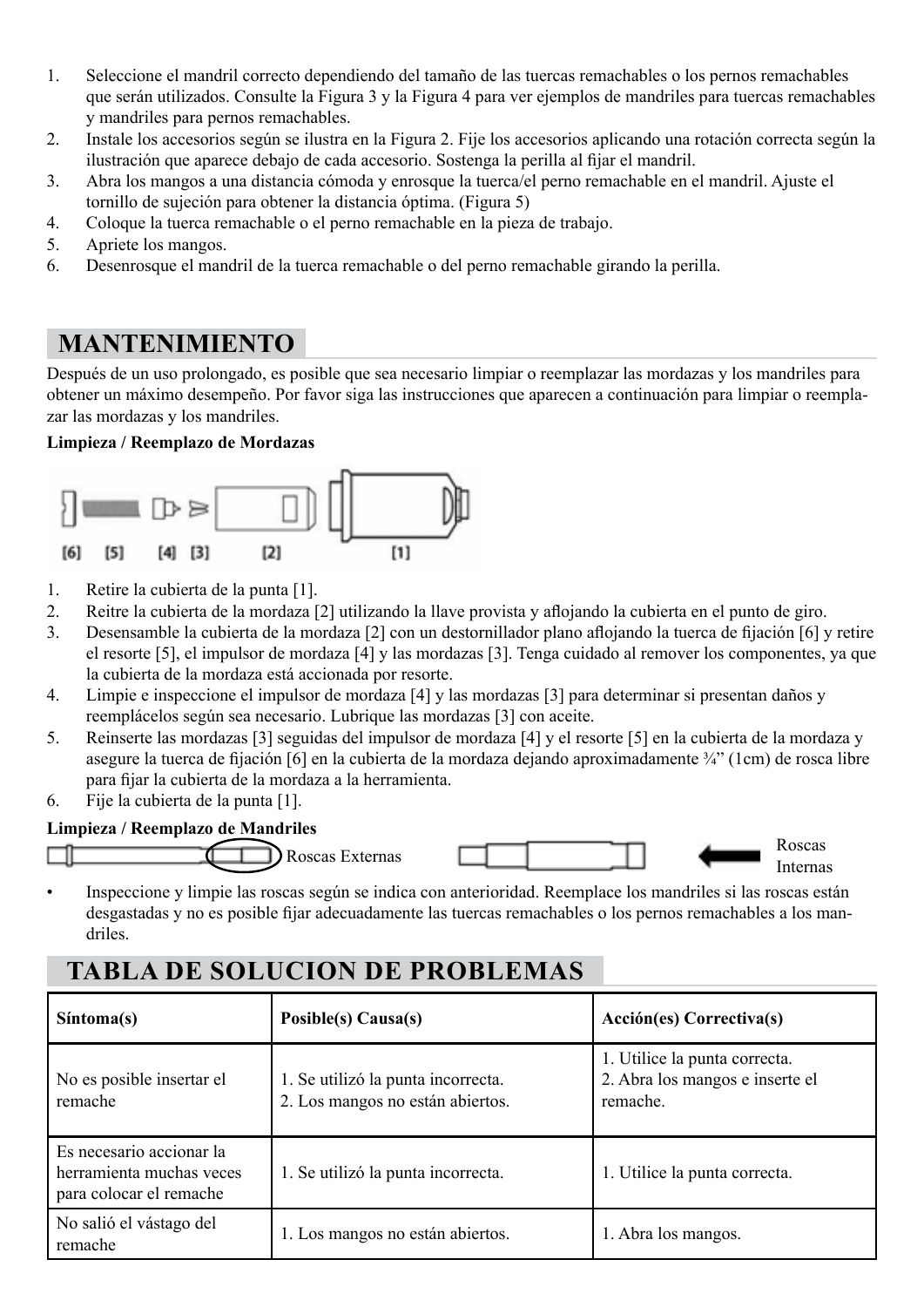| Es necesario accionar la herramien-<br>ta muchas veces para colocar las<br>tuercas remachables. | 1. El tornillo de sujeción no está<br>debidamente ajustado.                             | 1. Ajuste la tuerca del tornillo de<br>sujeción.               |
|-------------------------------------------------------------------------------------------------|-----------------------------------------------------------------------------------------|----------------------------------------------------------------|
| No es posible fijar las tuercas rem-<br>achables o los pernos remachables<br>en los mandriles   | 1. Se utilizó el mandril incorrecto.<br>2. Las roscas del mandril están<br>desgastadas. | 1. Utilice el mandril correcto.<br>2. Reemplace los mandriles. |

## **GARANTIA**

#### GARANTIA LIMITADA POR DOS AÑOS

RidgeGate Tools & Technologies Inc. ha hecho todo lo posible por asegurar que sus productos cumplan con los más altos estándares de calidad y durabilidad. Por tal motivo, RidgeGate garantiza al comprador original que los productos elegibles estarán libres de defectos en el material y la mano de obra durante un periodo de dos años a partir de la fecha de compra (es necesario presentar el comprobante de venta). Esta garantía no cubre a los productos o componentes que hayan sido mal utilizados o alterados. La garantía tampoco cubre el desgaste relacionado con el uso normal ni las partes de reemplazo, tales como mordazas y mandriles. Los productos deficientes serán reemplazados o reparados. Por favor consulte a su proveedor local o póngase en contacto directo con RidgeGate.

Teléfono Estados Unidos/Canadá Sin Costo (Estados Unidos/Canadá) 1.866.97.RIDGE (74343)<br>Fuera de los Estados Unidos y Canadá + 1-604-888-7709 Fuera de los Estados Unidos y Canadá

Email support@ridgegatetools.com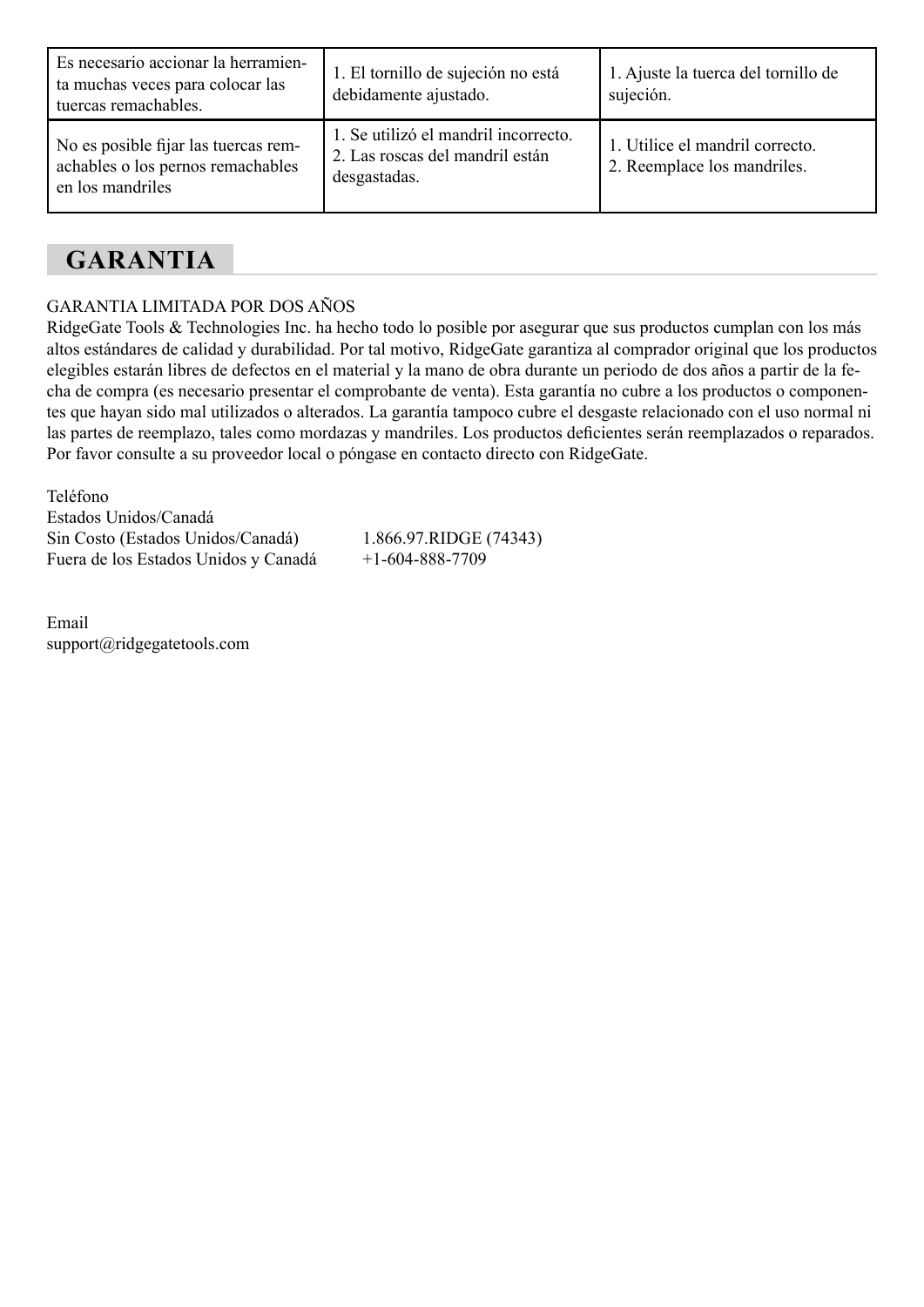|                                                        |                       | <b>PART</b>                 | <b>SIZE</b>       | PART NO.    |
|--------------------------------------------------------|-----------------------|-----------------------------|-------------------|-------------|
|                                                        |                       | Nosepiece                   | $3/32$ " (2.4mm)  | $10N-010$   |
|                                                        |                       | Nosepiece                   | $1/8$ " (3.2mm)   | 10N-011     |
|                                                        | <b>RIVET FUNCTION</b> |                             | $5/32$ " (4.0 mm) | 10N-012     |
|                                                        |                       | Nosepiece                   | $3/16$ " (5.0 mm) | $10N-013$   |
|                                                        |                       | <b>Jaws</b>                 | 8mm               | $10J - 001$ |
|                                                        |                       | <b>Mandrel</b>              | M <sub>4</sub>    | $10M-121M$  |
|                                                        | <b>METRIC ISO261</b>  | <b>Mandrel</b>              | M <sub>5</sub>    | 10M-122M    |
|                                                        | <b>COARSE</b>         | Mandrel                     | M6                | 10M-123.1M  |
|                                                        |                       | <b>Mandrel</b>              | M8                | 10M-124.1M  |
| <b>RIVET</b><br><b>NUT</b>                             |                       | <b>Mandrel</b>              | #8-32             | 10M-121S    |
| <b>FUNCTION</b>                                        |                       | Mandrel                     | #10-24            | 10M-122S    |
|                                                        | <b>SAE UNC</b>        | <b>Mandrel</b>              | $1/4$ "-20        | 10M-123.1S  |
|                                                        |                       | <b>Mandrel</b>              | $5/16$ "-18       | 10M-124.1S  |
|                                                        |                       | Mandrel                     | #10-32            | 10M-122SF   |
|                                                        | <b>SAE UNF</b>        | <b>Mandrel</b>              | $\frac{1}{4}$ –28 | 10M-123SF   |
|                                                        |                       | Mandrel                     | M <sub>4</sub>    | $10M-141M$  |
|                                                        | <b>METRIC ISO261</b>  | Mandrel                     | M <sub>5</sub>    | 10M-142M    |
|                                                        | <b>COARSE</b>         | <b>Mandrel</b>              | M6                | 10M-143M    |
| <b>RIVET STUD</b>                                      |                       | <b>Mandrel</b>              | M8                | 10M-144.1M  |
| <b>FUNCTION</b>                                        |                       | <b>Mandrel</b>              | #8-32             | 10M-141S    |
|                                                        | <b>SAE UNC</b>        | Mandrel                     | #10-24            | 10M-142S    |
|                                                        |                       | <b>Mandrel</b>              | $1/4$ "-20        | 10M-143S    |
|                                                        |                       | <b>Mandrel</b>              | $5/16$ "-18       | 10M-144.1S  |
| <b>RIVET NUT &amp; RIVET STUD FUNC-</b><br><b>TION</b> |                       | <b>Nosepiece</b>            | $M4(8-32)$        | $10N-121$   |
|                                                        |                       | <b>Nosepiece</b>            | $M5(10-24)$       | $10N-122$   |
|                                                        |                       | Nosepiece                   | $M6(1/4-20)$      | 10N-123     |
|                                                        |                       | Nosepiece                   | $M8(5/16-18)$     | 10N-124     |
| <b>ACCESSORY</b>                                       |                       | <b>Rivet Stem Collector</b> |                   | 10C-001     |

**Part List / Liste des pièces / Lista de Parte**